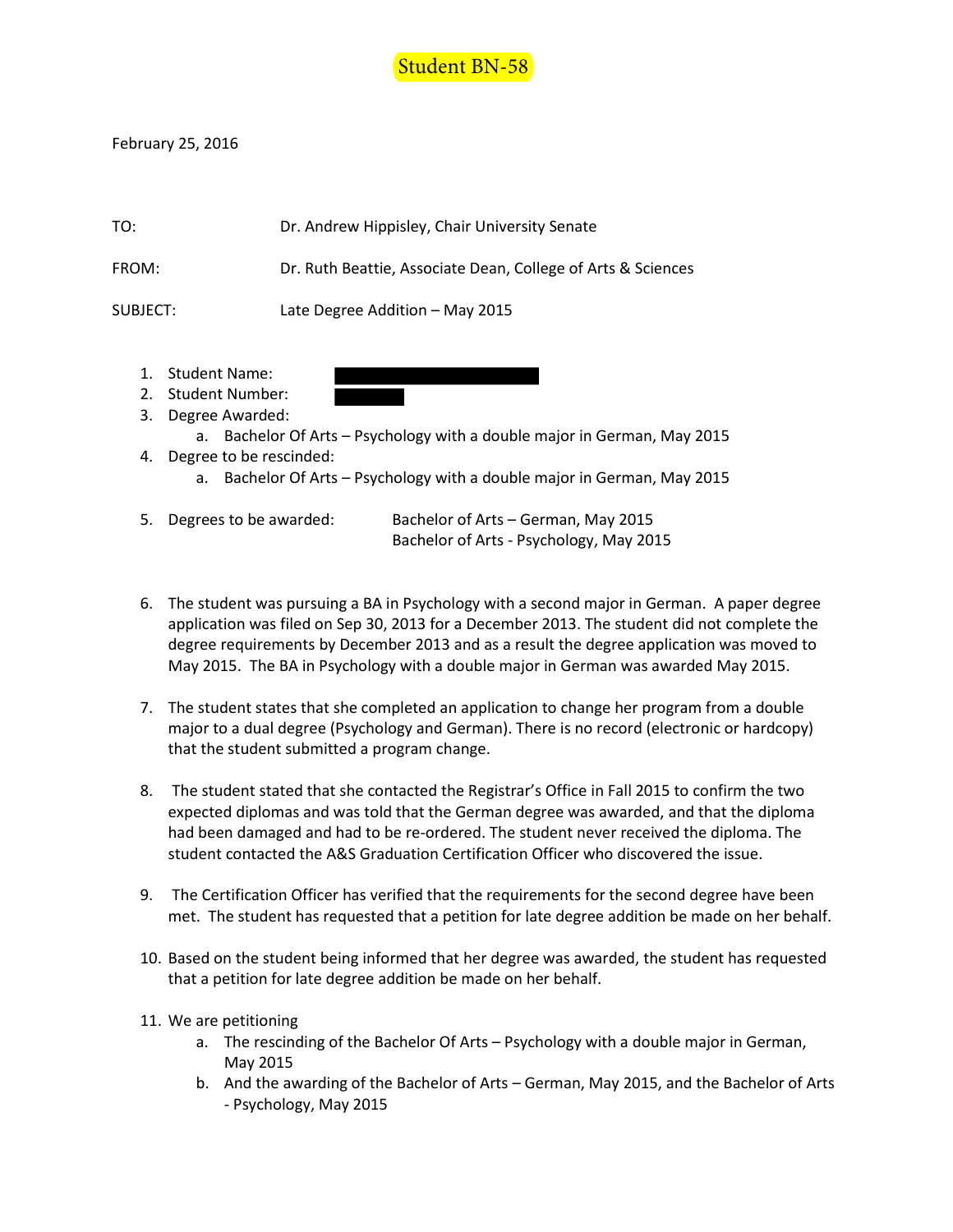# **Brothers, Sheila C**

| From:    | Cooper, Sean R                   |
|----------|----------------------------------|
| Sent:    | Thursday, March 17, 2016 3:28 PM |
| To:      | Brothers, Sheila C               |
| Subject: | A&S Senate petition (BN-58)      |

RE: A&S Senate petition (BN‐58)

Any change of degree/major (ex. from double major to double degree) occurs in the college. Based on the college's maintained degree audit for any catalog under which the student could possibly be registered under, the student lacks two core courses for the German major (please see below):



\_\_\_\_\_\_\_\_\_\_\_\_\_\_\_\_\_\_\_\_\_\_\_\_\_\_\_\_\_\_\_\_\_\_\_\_\_\_\_\_\_\_\_\_\_\_\_\_\_\_\_\_\_\_\_\_\_\_\_\_\_\_\_\_\_\_\_\_\_\_\_\_\_\_\_\_\_\_\_\_\_\_\_\_\_

**Sean Cooper, Ed.S.** | **Senior Associate Registrar** | **University of Kentucky** 10 Funkhouser Bldg. | Lexington, KY 40506-0054 | ☎ 859.257.7157 | 禹 859.257.7160 | ⊠ sean.cooper@uky.edu | ■ www.uky.edu/registrar



### STATEMENT OF CONFIDENTIALITY

The contents of this e-mail message and any attachments are confidential and are intended solely for addressee. The information may also be legally privileged. This transmission is sent in trust, for the sole purpose of delivery to the intended recipient. If you have received this transmission in error, any use, reproduction or dissemination of this transmission is strictly prohibited. If you are not the intended recipient, please immediately notify the sender by reply e-mail or at (859) 257-7157 and delete this message and its attachments, if any.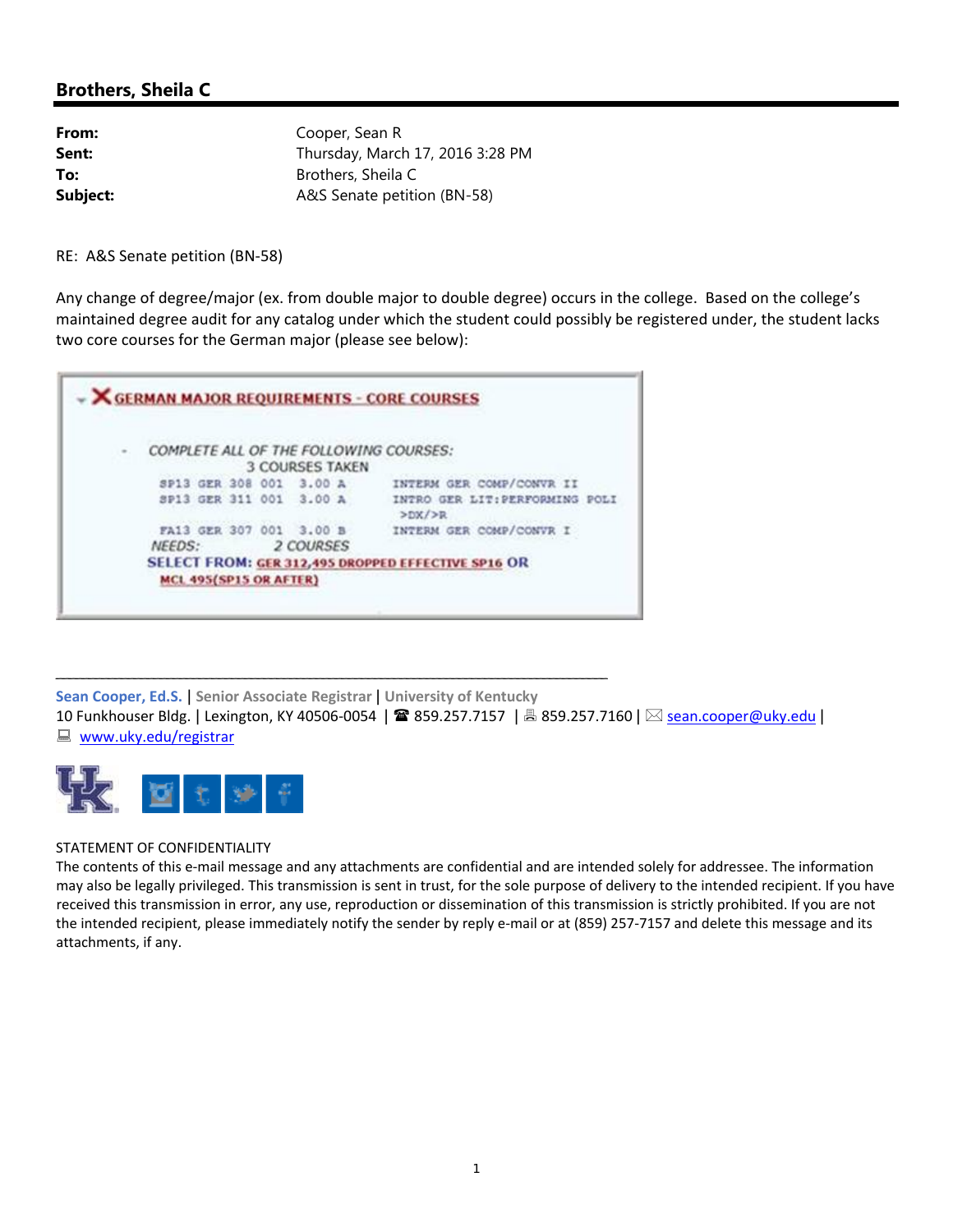## **Brothers, Sheila C**

**From:** Hatfield, Holly N **Sent:** Friday, March 18, 2016 3:28 PM **To:** Brothers, Sheila C **Cc:** Vaught, Aaron S; Beattie, Ruth E **Subject:** RE: A&S Senate Petitions

Sheila,

Thank you for the follow-up email. *was granted substitutions by the DUS for the two GER Core courses – GER* 363 was approved to replace GER 495 and a second completion of GER 311 was allowed to count for GER 312. The APEX exceptions were processed, but now APEX is pulling an Invalid Major Code and the exceptions will not be present on a "What‐If" audit. Dr. Rogers also implies that the same issue with APEX had happened previously in the Spring term. I have included the email with my correspondence to Dr. Rogers regarding the substitutions below.

Holly Hatfield | Graduation Certification Officer College of Arts and Sciences 202 Patterson Office Tower | Lexington, KY 40506 p: 859.257.4375 | www.as.uky.edu

#### **Confidentiality Statement**

This e-mail transmission and any files that accompany it may contain sensitive information belonging to the sender. The information is intended only for the use of the individual or entity named. If you are not the intended recipient, you are hereby notified that any disclosure, copying, distribution, or the taking of any action in reliance on the contents of this information is strictly prohibited.

**From:** Hatfield, Holly N **Sent:** Monday, December 15, 2014 7:54 AM **To:** Rogers, Nels J **Subject:** RE:

Thank you Dr. Rogers. I've sent the necessary information to APEX.

### Holly Hatfield

Degree Certification Officer College of Arts and Sciences 202 Patterson Office Tower University of Kentucky Phone: (859)257-4375

#### Confidentiality Statement

This e-mail transmission and any files that accompany it may contain sensitive information belonging to the sender. The information is intended only for the use of the individual or entity named. If you are not the intended recipient, you are hereby notified that any disclosure, copying, distribution, or the taking of any action in reliance on the contents of this information is strictly prohibited.

**From:** Rogers, Nels J **Sent:** Friday, December 12, 2014 8:18 AM